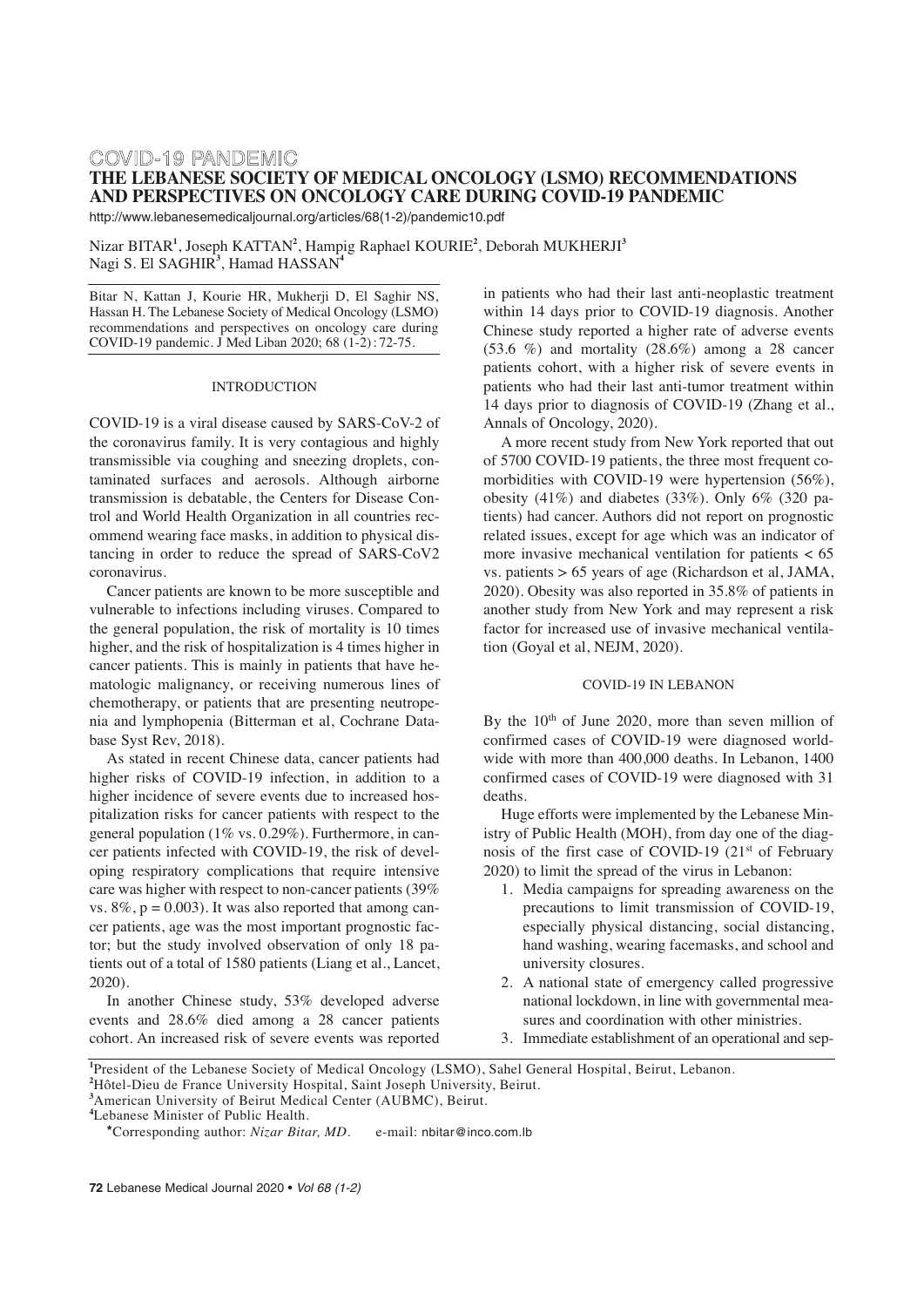arate well equipped coronavirus section at Rafik Hariri University Hospital (RHUH) for screening, testing, isolation, regular hospitalization and intensive care of COVID-19 patients.

- 4. Support for the establishment of Coronavirus centers at various University Hospitals in Beirut and other parts of the country.
- 5. Enhancement of the capacity of Lebanese governmental hospitals in distant cities in the country.
- 6. Increase in the number of PCR testing per day.
- 7. Providing safety precautionary measures, testing, and quarantine for Lebanese students and expatriates who wished to return home, isolating those who test positive for SARS-CoV2, and confining those who test negative for 14 days.

#### COVID-19 PANDEMIC AND ITS EFFECTS ON THE CARE OF CANCER PATIENTS IN LEBANON

A single institution experience was published from Hôtel-Dieu de France (HDF), Beirut, evaluating the impact of COVID-19 pandemic on the flow of cancer patients' treatment at the one-day clinic. The results showed that the number of patients at the one-day clinic for the month of March was almost equivalent to the number of February and that of January.

As a matter of fact, data collected from HDF records showed the admission of 743 patients during the month of January 2020, 696 patients during the month of February 2020 and 710 patients during the pandemic month of March 2020. Many patients seemed resistant to abide by these precautious directions as seen by the one-day hospital records of admissions (C. Kattan et al, 2020, Future Oncology). However, the number of patients visiting the oncologist' clinics for consultations was tremendously decreased during the COVID-19 pandemic.

From the beginning of the pandemic in Lebanon, the Naef K. Basile Cancer Institute at the American University of Beirut Medical Center (AUBMC) in coordination with the AUBMC Infection Control Committee and the newly established COVID-19 Task Force, started a comprehensive set of recommendations that included an initial triage of patients by the secretaries and nurses for symptoms, travel history and contacts, application of protective and distancing measures in clinics and chemotherapy units, postponement of elective appointments and routine screening.

The number of clinic visits dropped significantly in the initial phases. AUBMC instituted telemedicine to offer patients virtual clinic appointments. This was rapidly implemented using the videoconferencing facility linking the hospital electronic medical record system (Epic) and its built-in "MyChart" application accessible to patients. This has been welcomed by patients and staff, particularly for routine follow-up visits for patients, many of whom preferred it out of concerned about coming out of home confinement and travelling to the hospital facility. Hospital admissions and numbers of new patients on ambulatory chemotherapy infusion dropped initially...

In general, due to stringent protective measures, cancer-related services for patients were maintained while minimizing risk of exposure and transmission within this vulnerable patient population and health care workers. Multidisciplinary Tumor Boards were continued either in-person with a smaller number of essential attendees, or virtually via WebEx.

The experiences in other oncology departments in Lebanon are concordant with those seen reported at HDF and AUBMC. Many oncologists and hospital departments adopted the national guidelines related to the management of cancer patients during the COVID-19 pandemic.

It is expected that the incidence of new cases of cancer in Lebanon will probably drop during April and May 2020 because of the decreased number of routine clinic visits, imaging, biopsies, screening tests and elective surgeries, with a concern that advanced stage cases may resurface. This is expected to have a transient impact and decrease of the activity in oncology departments over the next few months.

The current maintained activity in these departments is mainly based on patients diagnosed before COVID-19 pandemic who are receiving adjuvant treatment or chronic metastatic patients on various palliative treatments.

#### THE LSMO GUIDELINES

In view of the spread of COVID-19 in the country and the National Lockdown (Called State of Mobilization in Lebanon) imposed by Health Authorities and Government, and based on worldwide experience, LSMO issued its first guidelines to help oncologists, oncology staff, patients and their relatives to cope and deliver the most optimal care while reducing the chances of contracting, and propagating the SARS-CoV-2 during the present outbreak.

With the rapid evolution of this pandemic and the tsunami of international recommendations, it was necessary to update this statement of LSMO on the care of patients with cancer during the COVID-19 pandemic. The LSMO team has disseminated guidelines via their website, as a rapidly published editorial and during regular online webinar meetings.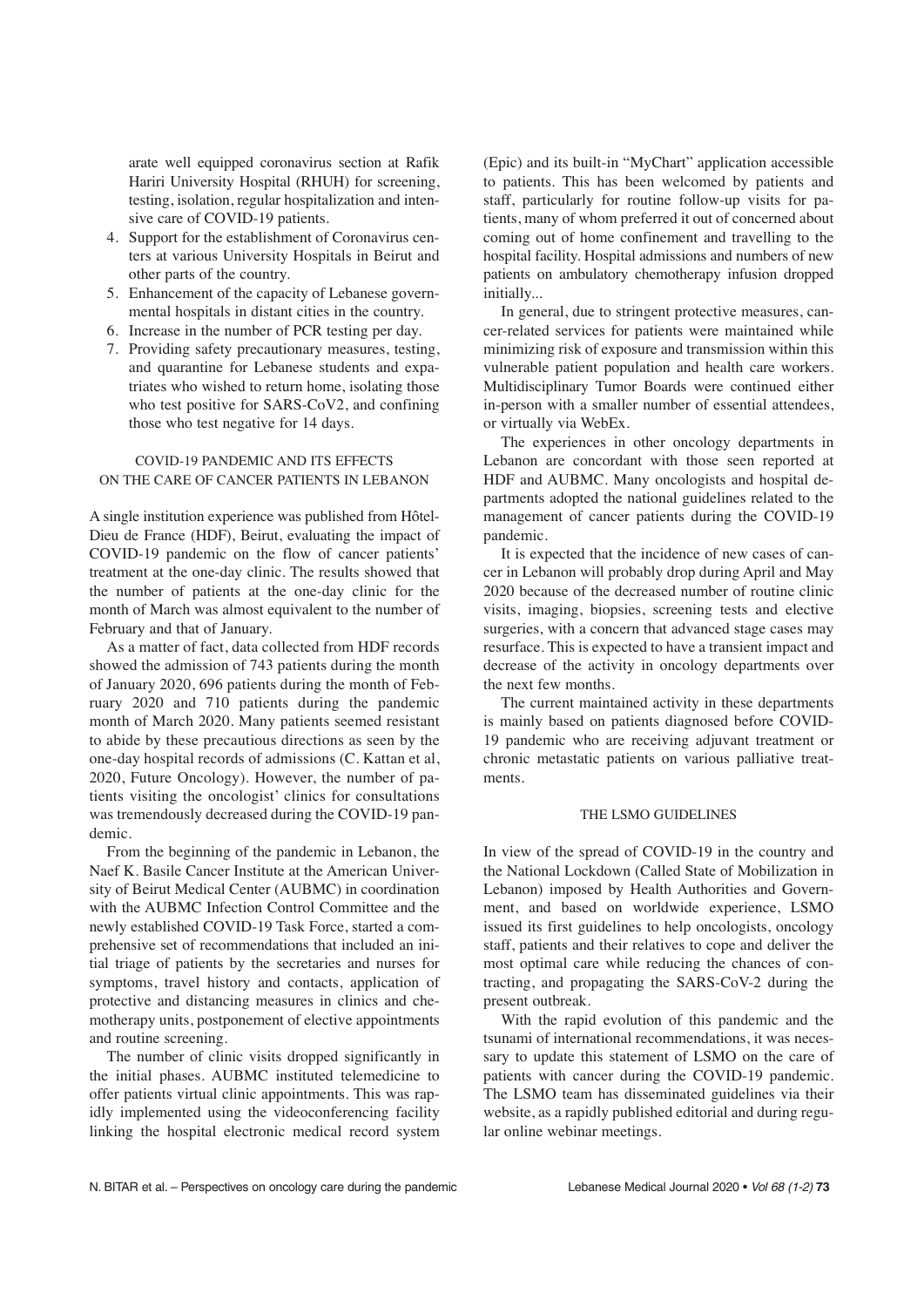# THE FIVE RECOMMENDATIONS FOR DAILY PRACTICE (Bitar et al., Future Oncology, 2020)

- 1. Prevention of contamination: Screening of patients and visitors for travel history and symptoms. COVID-19 positive patients and suspected cases should not be admitted to oncology outpatient departments or oncology hospital floors. Suspected and infected cases should be referred to COVID-19 specialized departments and services for management.
- 2. Prioritization of patients by favoring curative therapies versus palliative, application of therapy pause when justified, and withholding chemotherapy and immunotherapy for patients with poor prognosis.
- 3. Avoid overcrowding of clinics by deferring regular routine follow-up with over-the-phone consultations, and of chemotherapy units by decreasing the number of patients receiving weekly chemotherapy versus more spaced regimens, consider switch to oral chemotherapy when possible versus intravenous treatment.
- 4. "Sanctuarization" of oncology department: Withhold any immunosuppressive treatment of patients diagnosed to have COVID-19 until full recovery. Admission of COVID-19 positive should be done in specialized departments.
- 5. Manage patients in need of supportive care and palliation by phone calls and [by] keeping them safe at home.

#### PREVENTION ADVICE FOR PATIENTS

- Avoid crowded places.
- Wash hands thoroughly according to WHO guidelines.
- Wear masks properly, use sanitizers and gloves when necessary and when going to a clinic/hospital.
- Do not have contact with family/friends with COVID-19 symptoms/possible exposure.
- Practice physical distancing and social distancing with all people to protect yourself and others.
- Keep in contact with medical team and report new symptoms by telephone first (particularly fever/ cough/shortness of breath).

## PRECAUTIONS FOR ONCOLOGY STAFF

- Wash hands and use sanitizers between examinations of patients.
- Maintain physical distancing of 1 meter (6 to 8) feet) apart even in waiting and examination rooms.
- Use masks, and gloves when examining patients.
- Disinfect commonly touched items.
- Reduce the number of daily clinic appointments and space them out.
- Reduce patient waiting time to a minimum.
- Limit the number of accompanying persons or visitors.
- Use online meeting tools for tumor boards, grand rounds and classes for medical students.
- Suspend travel for oncology staff during the pandemic.

## MANAGEMENT OF PATIENTS IN OUTPATIENT SETTING

- Screening questions before admission to unit (Fever/ cough/chest pain/travel history/contact travel history/ exposure to patient with COVID-19 infection).
- For patients with symptoms: make sure surgical mask is worn by patient and companions; staff wearing masks and gloves direct patient to the nearest screening center if stable, escort to emergency department (ED) if unstable, informing ED team prior to arrival.
- Patients with travel/contact history and asymptomatic: request to self-quarantine for 14 days and reschedule appointment if possible. If not possible, patient to be isolated, patient and medical team to wear facemask, gloves. Full PPE (personal protectice equipment) including apron and arm covers are reserved for health care workers (HCW) caring for COVID-19 patients.

## SUGGESTED STRATEGY IN DIFFERENT SETTINGS FOR CANCER PATIENTS (Bitar et al., Future Oncology, 2020)

### **Patients on follow-up or endocrine/oral targeted therapies** • Prevention.

- Delay visits and follow-up appointments in absence of active disease/new symptoms requiring review.
- Delay routine restaging imaging if no new symptoms.
- Lab tests can be performed locally if required and reviewed by telephone/sending picture of results.
- Telephone contact/telemedicine in place of clinic visits.

#### **Patients with early-stage cancer/curative setting:**

- Prevention.
- Close monitoring for potential toxicity and for COVID-19 clinical symptoms.
- Consider increased use of GCSF to limit neutropenia.
- Discussion of risks vs. benefits of adjuvant ther-